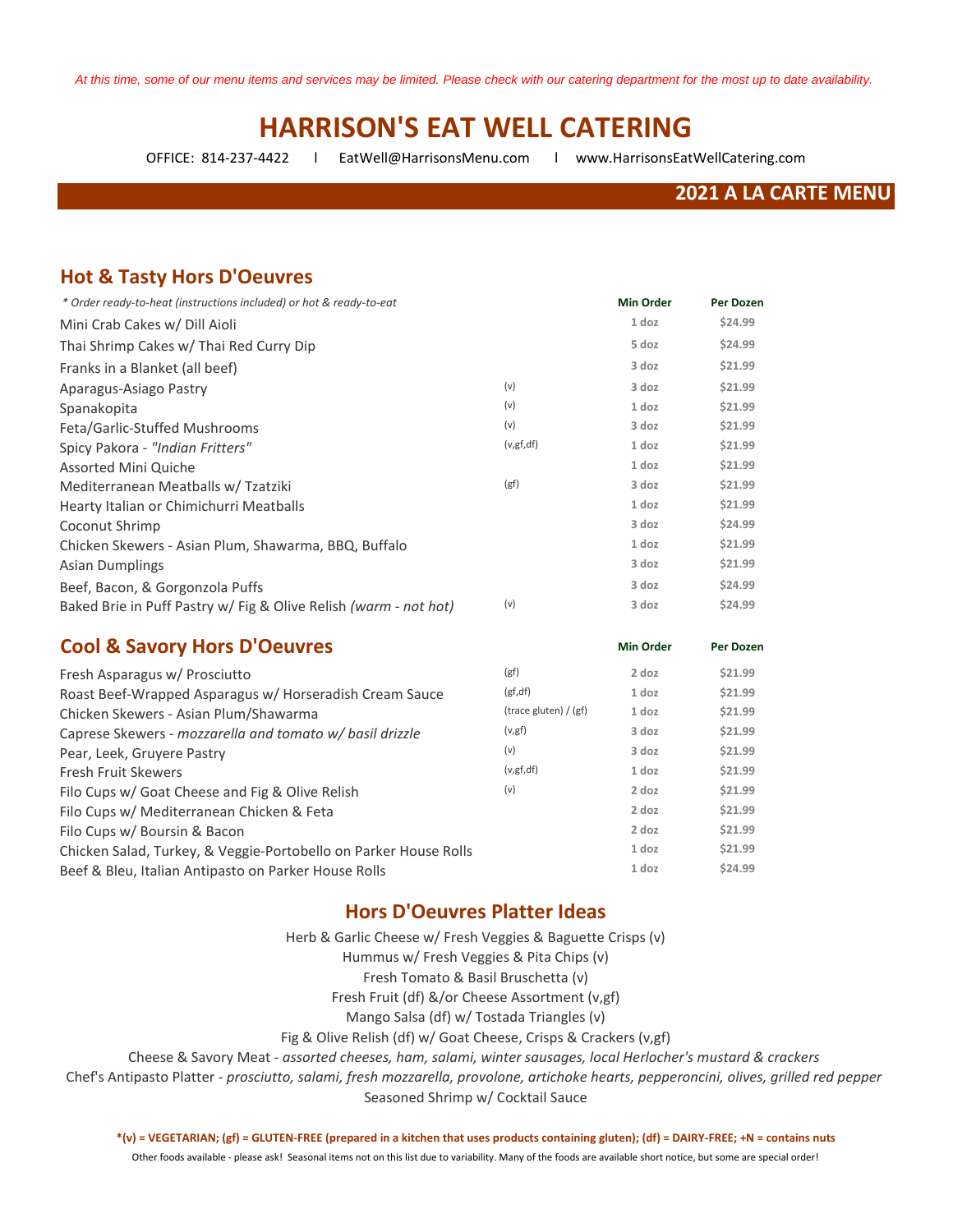#### **2021 A LA CARTE MENU**

#### **Unique Tastes for Hors D'Oeuvres or Entrée Platters Half Pint** Pint

| Herb & Garlic Cheese                                       | (v, gf)       | \$10.99 | \$21.99       |
|------------------------------------------------------------|---------------|---------|---------------|
| Mango Salsa                                                | (v, gf, df)   | \$10.99 | \$21.99       |
| Classic Hummus, Red Pepper Hummus, Sun-Dried Tomato Hummus | (v, gf, df)   | \$10.99 | \$21.99       |
| Fig & Olive Relish                                         | (v, gf, df)   | \$10.99 | \$21.99       |
| Olive Tapenade                                             | (v, gf, df)   | \$10.99 | \$21.99       |
| Seasonal Fruit Salsa                                       | (v, gf, df)   |         | \$24.99       |
| <b>Black Bean Salsa</b>                                    | (v, gf, df)   |         | \$21.99       |
| Tomato & Basil for bruschetta                              | (v, gf, df)   |         | \$21.99       |
| Sun-Dried Tomato Relish                                    | (v, gf, df)   |         | \$21.99       |
| Red Pepper Pesto                                           | $(v, gf) + N$ |         | \$21.99       |
|                                                            |               |         | Per 1 Ounce   |
| <b>Fresh Sliced Fruit</b>                                  | (v, gf, df)   |         | \$1.25        |
| <b>Assorted Cheese</b>                                     | (v)           |         | \$1.25        |
| <b>Premium Cheese</b>                                      | (v)           |         | \$1.99        |
|                                                            |               |         | Per 1/2 Ounce |
| Goat Cheese                                                | (v)           |         | \$1.99        |
|                                                            |               |         | Per Dozen     |
| Fresh Cut Veggies                                          | (v, gf, df)   |         | \$4.99/Dozen  |
| House-Made Tostada Triangles                               | (v)           |         | \$5.99/Dozen  |
| <b>House-Made Crostinis</b>                                | (v)           |         | \$5.99/Dozen  |
| Fresh-Baked Baguette Crisps                                | (v)           |         | \$4.99/Dozen  |
| Crackers, Crisps, Baguette assortment                      | (v)           |         | \$4.99/Dozen  |
| Gluten-Free Crackers                                       | (v, gf)       |         | \$4.99/Dozen  |
|                                                            |               |         |               |

| For Entrée Platters (served room temperature) | Min Order | <b>Per 2 Ounces</b> |
|-----------------------------------------------|-----------|---------------------|
|-----------------------------------------------|-----------|---------------------|

| (gf, df)    | 20 <sub>oz</sub> | \$3.99                        |
|-------------|------------------|-------------------------------|
| (gf, df)    | 20 <sub>oz</sub> | \$3.99                        |
| (gf, df)    | 20 <sub>oz</sub> | \$2.75                        |
| (gf, df)    | 32 oz            | \$3.99                        |
| (gf, df)    | 20 <sub>oz</sub> | \$2.99                        |
| (gf, df)    | 32 oz            | \$6.50                        |
| (v, gf)     |                  | \$31.99 / qt                  |
| (v, gf, df) |                  | \$9.99 / 2 portobello portion |
|             |                  |                               |

#### **Entrée Platter Ideas (served room temperature)**

Grilled Beef Tenderloin w/ Horseradish Cream Sauce & Parker House rolls Portobello & Chargrilled Vegetables w/ Olive Tapenade & Basil Pesto (v,gf,df) Grilled Balsamic Beef w/ Grilled Asparagus (gf,df) Shawarma Chicken w/ Chargrilled Vegetables, Classic Hummus (gf,df) Grilled Chicken w/ Goat Cheese & Fig & Olive Relish (gf) Poached Salmon w/ Chef's Garnish (gf,df) Sesame Poached Salmon w/ Sesame Asparagus (df)

**\*(v) = VEGETARIAN; (gf) = GLUTEN-FREE (prepared in a kitchen that uses products containing gluten); (df) = DAIRY-FREE; +N = contains nuts** Other foods available - please ask! Seasonal items not on this list due to variability. Many of the foods are available short notice, but some are special order!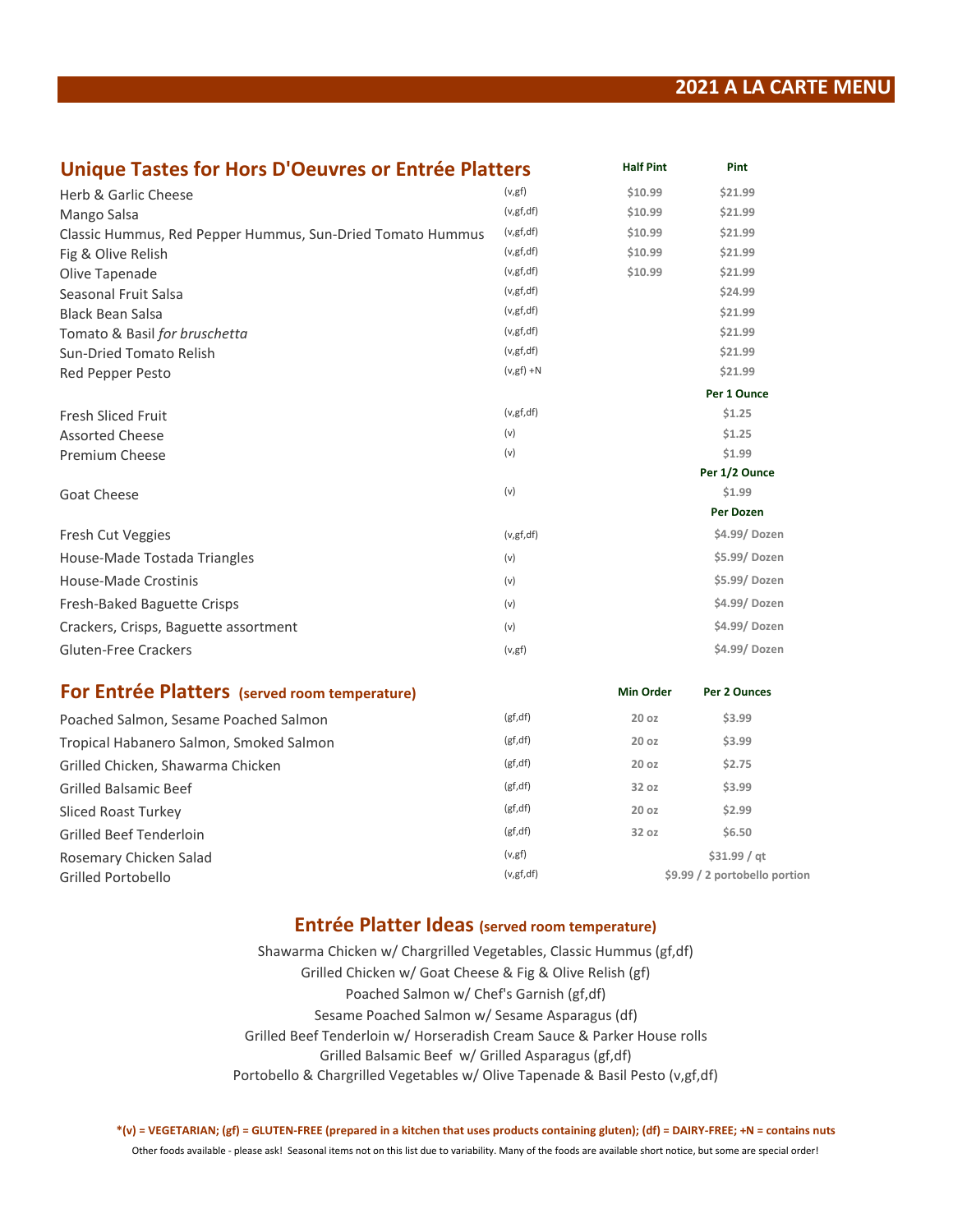### **2021 A LA CARTE MENU**

| <b>Hot Entrées &amp; Sides</b>                                      |                  | <b>Portion</b> | <b>Price per Portion</b>           |         |
|---------------------------------------------------------------------|------------------|----------------|------------------------------------|---------|
| * Order ready-to-heat (instructions included) or hot & ready-to-eat |                  |                |                                    |         |
| Vineyard Chicken, Grilled Basil Pesto Chicken (gf)                  |                  | 8 oz.          | \$10.99                            |         |
| Grilled Chicken (gf,df), BBQ Chicken, Coconut-Crusted Chicken       |                  | 8 oz.          | \$10.99                            |         |
| Greek Chicken (gf), Chicken Marsala, Chicken Parmesan               |                  | 8 oz.          | \$11.99                            |         |
| Chicken Wellington, Cajun Cordon Bleu, Lemon-Prosciutto Chicken     |                  | 8 oz.          | \$11.99                            |         |
| Apple-Pecan Stuffed Chicken w/ Riesling Gravy                       |                  | 8 oz.          | \$11.99                            |         |
| Grilled Salmon w/ Lemon Beurre Blanc, Sesame Encrusted Salmon       | (gf)             | 8 oz.          | \$16.99                            |         |
| Tropical Habanero Mahi Mahi, Ginger-Lime Mahi Mahi                  | (gf, df)         | 8 oz.          | \$13.99                            |         |
| <b>Boardwalk Crab Cakes</b>                                         |                  | cake           | \$8.50                             |         |
| <b>Sliced Roast Turkey Breast</b>                                   | (gf, df)         | 8 oz.          | \$11.99                            |         |
| <b>BBQ Beef Brisket</b>                                             | (df)             | 8 oz.          | \$16.99                            |         |
| Beef Bourguignon                                                    | (df)             | 8 oz.          | \$16.99                            |         |
| Beef Tips w/ Mushrooms                                              | (df)             | 8 oz.          | \$16.99                            |         |
| Carved Tenderloin/Carved Prime Rib                                  | (gf)             |                | market price - min of \$19.99/8 oz |         |
| Carved Smoked Brisket/Carved Balsamic Beef                          |                  | 8 oz.          | 12.5                               |         |
| Grilled Portobello w/ Balsamic Glaze (vegan)(v,gf,df)               | (vegan)(v,gf,df) | 2 Portobello   | \$9.99                             |         |
| Eggplant Parmesan                                                   | (v)              | 8 oz.          | \$10.99                            |         |
|                                                                     |                  |                | Pint                               | Quart   |
| <b>BBQ Pulled Pork</b>                                              | (df)             |                | \$15.99                            | \$31.99 |
| Chef's Mac & Cheese (local cheese)                                  | (v)              |                | \$7.99                             | \$15.99 |
| Chicken & Vegetable Scampi                                          |                  |                |                                    | \$17.99 |
| Pasta Alfredo w/ Fresh Veggies                                      | (v)              |                |                                    | \$15.99 |
| Four-Cheese Baked Pasta - Regular or add Grilled Vegetables         | (v)              |                |                                    | \$15.99 |
| Four-Cheese Baked Pasta - with Meat Sauce                           |                  |                |                                    | \$17.99 |
| Tuscan Vegetarian Pasta or Athenian Pasta Primavera                 | (v)              |                |                                    | \$15.99 |
| Orchiette Pasta w/ Butternut Squash & Herbs (seasonal)              | (v)              |                |                                    | \$15.99 |
| Pasta Fagiole (spinach, white bean, parmesan, herbs)                | (v)              |                | \$7.99                             | \$15.99 |
| Gnocchi with Red Pepper Pesto Cream                                 | (v)              |                | \$7.99                             | \$15.99 |
| Linguini Marinara                                                   | (v)              |                | \$6.50                             | \$12.99 |
| Mashed or Roasted Sweet Potatoes                                    | (v, gf)          |                | \$7.99                             | \$15.99 |
| <b>Rosemary Roasted Red Potatoes</b>                                | (v, gf, df)      |                | \$6.50                             | \$12.99 |
| <b>Roasted Sweet Potatoes</b>                                       | (v, gf, df)      |                | \$6.50                             | \$12.99 |
| Fresh Vegetable                                                     | (v, gf)          |                | \$6.50                             | \$12.99 |
| Fresh Green Beans                                                   | (v, gf)          |                | \$7.99                             | \$15.99 |
| Mashed Potatoes or Stuffing (seasonal)                              | (v, gf)          |                |                                    | \$12.99 |
| Turkey Gravy (seasonal)                                             |                  |                |                                    | \$12.99 |
| Baguette                                                            |                  |                | \$5.99                             |         |
| Fresh Parker House Rolls                                            |                  |                | \$6.99/Dozen                       |         |

| <b>Leafy Green Salads</b>                    |                   | <b>Half Pint</b> | <b>Pint</b>                              | Quart |
|----------------------------------------------|-------------------|------------------|------------------------------------------|-------|
| Caesar Salad w/ Caesar Dressing              | (gf)              |                  | serves 5 - \$14.99 / serves 10 - \$29.99 |       |
| Mixed Greens w/ Balsamic Vinaigrette         | (v, gf, df)       |                  | serves 5 - \$14.99 / serves 10 - \$29.99 |       |
| Greek Salad w/ Feta, Olives & Greek Dressing | (v, gf)           |                  | serves 5 - \$14.99 / serves 10 - \$29.99 |       |
| Seasonal Spinach Salad                       | (v, gf)           |                  | serves 5 - \$14.99 / serves 10 - \$29.99 |       |
| Garden Salad w/ Vinaigrette & Ranch          | (v, gf, df) / (v) |                  | serves 5 - \$14.99 / serves 10 - \$29.99 |       |

See next page for additional side salads

Other foods available - please ask! Seasonal items not on this list due to variability. Many of the foods are available short notice, but some are special order! **\*(v) = VEGETARIAN; (gf) = GLUTEN-FREE (prepared in a kitchen that uses products containing gluten); (df) = DAIRY-FREE; +N = contains nuts**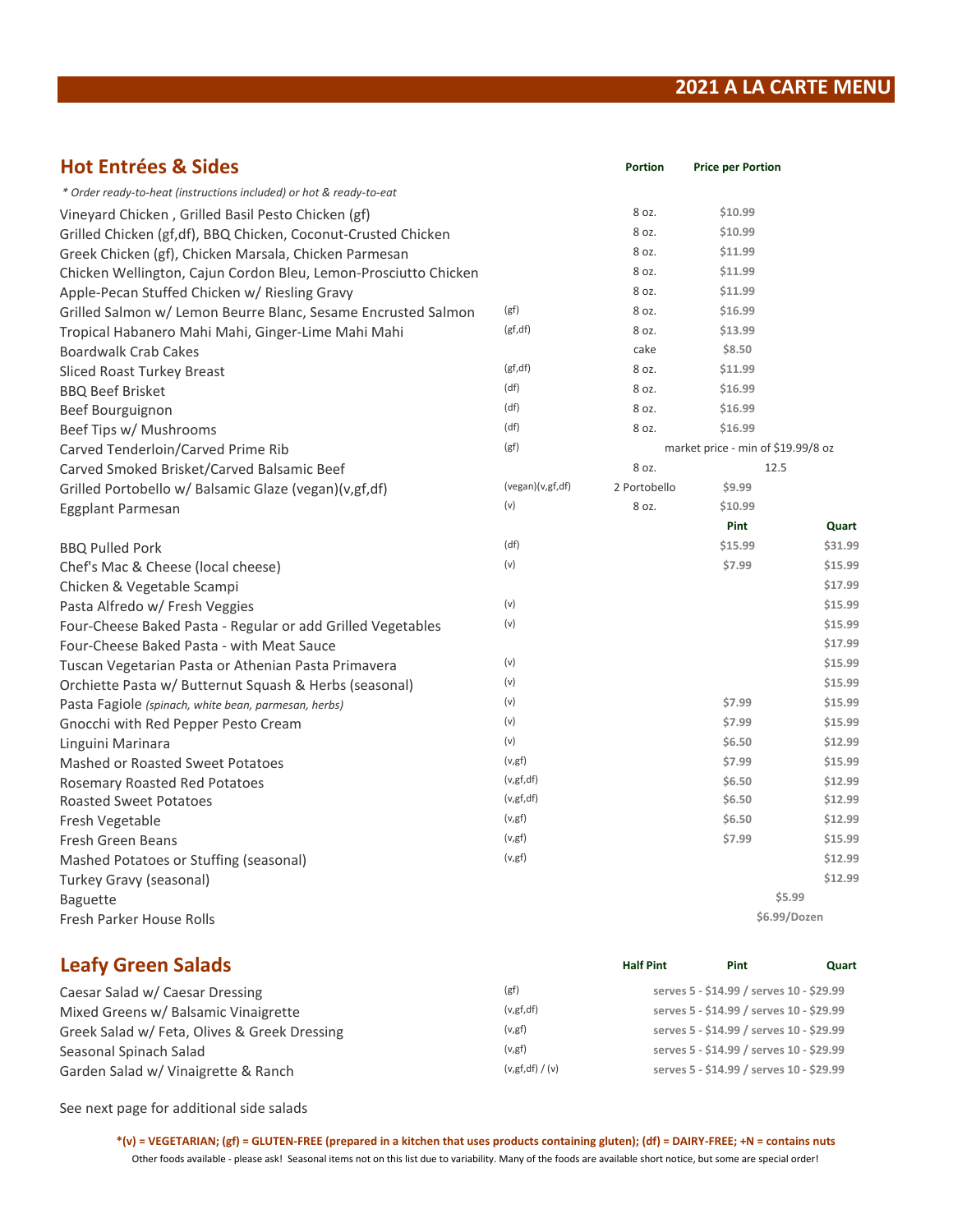## **2021 A LA CARTE MENU**

| <b>Sandwiches</b>                                   |                             |                  | half                                     | whole   |
|-----------------------------------------------------|-----------------------------|------------------|------------------------------------------|---------|
| Grilled Pesto Chicken on Baguette                   |                             |                  | \$5.00                                   | \$9.99  |
| Roast Turkey on Whole Grain                         | (df)                        |                  | \$5.00                                   | \$9.99  |
| Rosemary Chicken Salad on Baguette                  |                             |                  | \$5.00                                   | \$9.99  |
| Ham, Salami, and Provolone on Italian               |                             |                  | \$5.00                                   | \$9.99  |
| Roast Beef & Provolone on Italian                   |                             |                  | \$5.00                                   | \$9.99  |
| Grilled Vegetables w/ Garlic Cheese on Whole Grain  | (v)                         |                  | \$5.00                                   | \$9.99  |
| Three Cheese w/ mustard, lettuce, tomato on Italian | (v)                         |                  | \$5.00                                   | \$9.99  |
| <b>Wraps</b>                                        |                             |                  |                                          | whole   |
| <b>Grilled Chicken Caesar</b>                       |                             |                  |                                          | \$6.50  |
| Chicken & Cheese                                    |                             |                  |                                          | \$6.50  |
| Roast Turkey & Cheese                               |                             |                  |                                          | \$6.50  |
| Italian Antipasto                                   |                             |                  |                                          | \$6.50  |
| Roast Beef & Provolone                              |                             |                  |                                          | \$6.50  |
| Grilled Vegetable & Hummus                          | (v, df)                     |                  |                                          | \$6.50  |
| Grilled Portobello                                  | (v, df)                     |                  |                                          | \$6.50  |
| <b>Soups &amp; Salads - Good to Go</b>              |                             | <b>Half Pint</b> | Pint                                     | Quart   |
| Homemade Soup                                       |                             | \$3.50           | \$6.50                                   | \$12.50 |
| <b>Marinated Mushrooms</b><br>minimum required      | (v, trace gluten, df)       | \$3.99           | \$7.99                                   | \$15.99 |
| Herbed Potato Salad (oil & vinegar)                 | (v, gf, df)                 | \$3.25           | \$6.50                                   | \$12.99 |
| Cole Slaw                                           | (v, gf)                     | \$3.25           | \$6.50                                   | \$12.99 |
| Mango-Napa Slaw                                     | (v, gf, df)                 | \$3.25           | \$6.50                                   | \$12.99 |
| Fiesta Black Bean Salad                             | (v, gf, df)                 | \$3.25           | \$6.50                                   | \$12.99 |
| Chef's Seasonal Quinoa                              | $(v, gf, df) / (v, gf) + N$ | \$3.99           | \$7.99                                   | \$15.99 |
| <b>Dill Cucumber Salad</b>                          | (v, gf, df)                 | \$3.25           | \$6.50                                   | \$12.99 |
| Sesame Noodles                                      | (v, df)                     | \$3.25           | \$6.50                                   | \$12.99 |
| Ranch Pasta Salad                                   | (v)                         | \$3.25           | \$6.50                                   | \$12.99 |
| Smoked Mozzarella Pasta Salad                       | (v)                         | \$3.99           | \$7.99                                   | \$15.99 |
| <b>Grilled Vegetables</b>                           | (v, gf, df)                 | \$3.99           | \$7.99                                   | \$15.99 |
| Fresh Cut Fruit                                     | (v, gf, df)                 | \$3.99           | \$7.99                                   | \$15.99 |
| Caesar Salad w/ Caesar Dressing                     | (gf)                        |                  | serves 5 - \$14.99 / serves 10 - \$29.99 |         |
| Mixed Greens w/ Balsamic Vinaigrette                | (v, gf, df)                 |                  | serves 5 - \$14.99 / serves 10 - \$29.99 |         |
| Greek Salad w/ Feta, Olives & Greek Dressing        | (v, gf)                     |                  | serves 5 - \$14.99 / serves 10 - \$29.99 |         |
| Seasonal Spinach Salad                              | (v, gf)                     |                  | serves 5 - \$14.99 / serves 10 - \$29.99 |         |
| Garden Salad w/ Vinaigrette & Ranch                 | (v, gf, df) / (v)           |                  | serves 5 - \$14.99 / serves 10 - \$29.99 |         |
| <b>Sides</b>                                        |                             |                  | <b>Per Piece</b>                         |         |
| PA Potato Chips - individual bags                   | (v)                         |                  | \$2.00                                   |         |
| Fresh Whole Fruit                                   | (v, gf, df)                 |                  | \$2.00                                   |         |

**\*(v) = VEGETARIAN; (gf) = GLUTEN-FREE (prepared in a kitchen that uses products containing gluten); (df) = DAIRY-FREE; +N = contains nuts** Other foods available - please ask! Seasonal items not on this list due to variability. Many of the foods are available short notice, but some are special order!